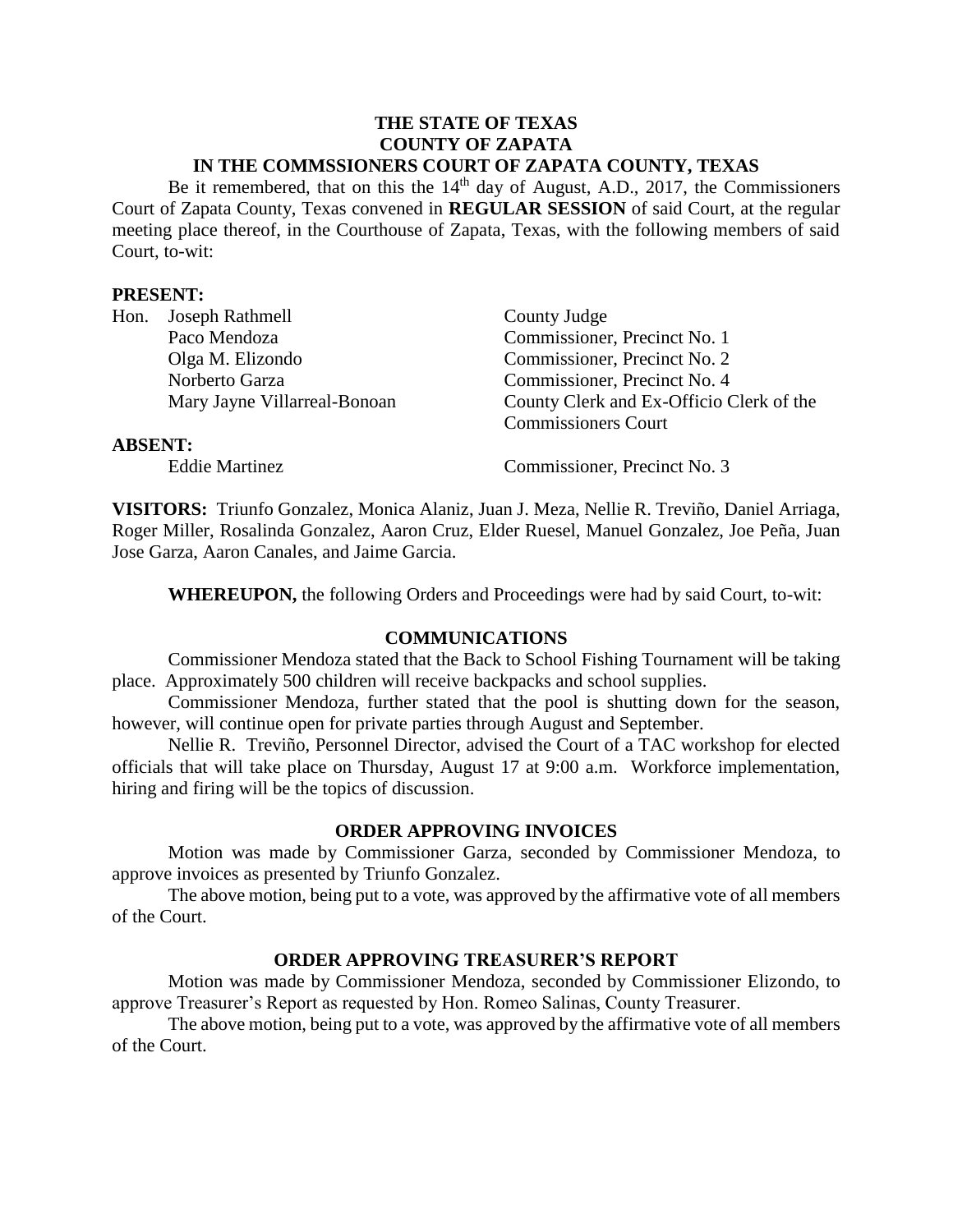#### **ORDER APPROVING CHECKS ISSUED**

Motion was made by Commissioner Garza, seconded by Commissioner Mendoza, to approve checks issued as requested by Hon. Romeo Salinas, County Treasurer.

The above motion, being put to a vote, was approved by the affirmative vote of all members of the Court.

### **TAX / ASSESSOR COLLECTOR'S REPORT**

The Tax Office reported collections of Motel-Hotel Tax in an amount of \$8,881.16 and tax collections in the total amount of \$105,750.49 for 85% total collections.

### **REPORT ON SURPLUS AUCTION**

Nellie R. Treviño, Personnel Director, reported that a surplus auction was held on Saturday, August 5, 2017. Used trucks, a backhoe and a roller were among the items sold bringing in a total of \$17,100. However, only \$15,100 have been deposited because \$2,000 have not been collected since a truck which was sold has not been picked up, if it is not picked up, then it will be resold at the next auction

### **ORDER APPROVING SERVICE RENEWAL AGREEMENT FOR ZAPATA COUNTY VINE SERVICE AUTOMATED VICTIM NOTIFICATION**

Motion was made by Commissioner Garza, seconded by Commissioner Elizondo, to approve the Service Renewal Agreement for the Zapata County VINE Service Automated Victim Notification as requested by Hon. Joe Rathmell, County Judge.

The above motion, being put to a vote, was approved by the affirmative vote of all members of the Court.

## **ORDER APPROVING PAYMENT TO MARTINEZ ELECTRICAL FOR ELECTRICAL REPAIRS AT ZAPATA COUNTY MUSEUM**

Motion was made by Commissioner Elizondo, seconded by Commissioner Mendoza, to approve the payment of \$690.51 to Martinez Electrical for electrical repairs at the Zapata County Museum as requested by Hon. Joe Rathmell, County Judge.

The above motion, being put to a vote, was approved by the affirmative vote of all members of the Court.

### **ORDER APPROVING PAYMENT OF \$1,875.00 to REP & P INC. FOR REPAIRS TO ZAPATA COUNTY MUSEUM GIFT SHOP**

Motion was made by Commissioner Mendoza, seconded by Commissioner Elizondo, to approve payment of \$1,875.00 to REP & P INC. for repairs to the Zapata County Museum Gift Shop as requested by Hon. Joe Rathmell, County Judge.

The above motion, being put to a vote, was approved by the affirmative vote of all members of the Court.

# **ORDER APPROVING PAYMENT TO RALPH'S REFRIGERATION SERVICE FOR INSTALLATION OF NEW 410 A CONDENSING UNIT AT SAN YGNACIO PAVILION**

Motion was made by Commissioner Garza, seconded by Commissioner Mendoza, to approve the payment of \$11,750.00 to Ralph's Refrigeration Service for the installation of a new 410 A condensing unit for the San Ygnacio Pavilion as requested by Hon. Joe Rathmell, County Judge.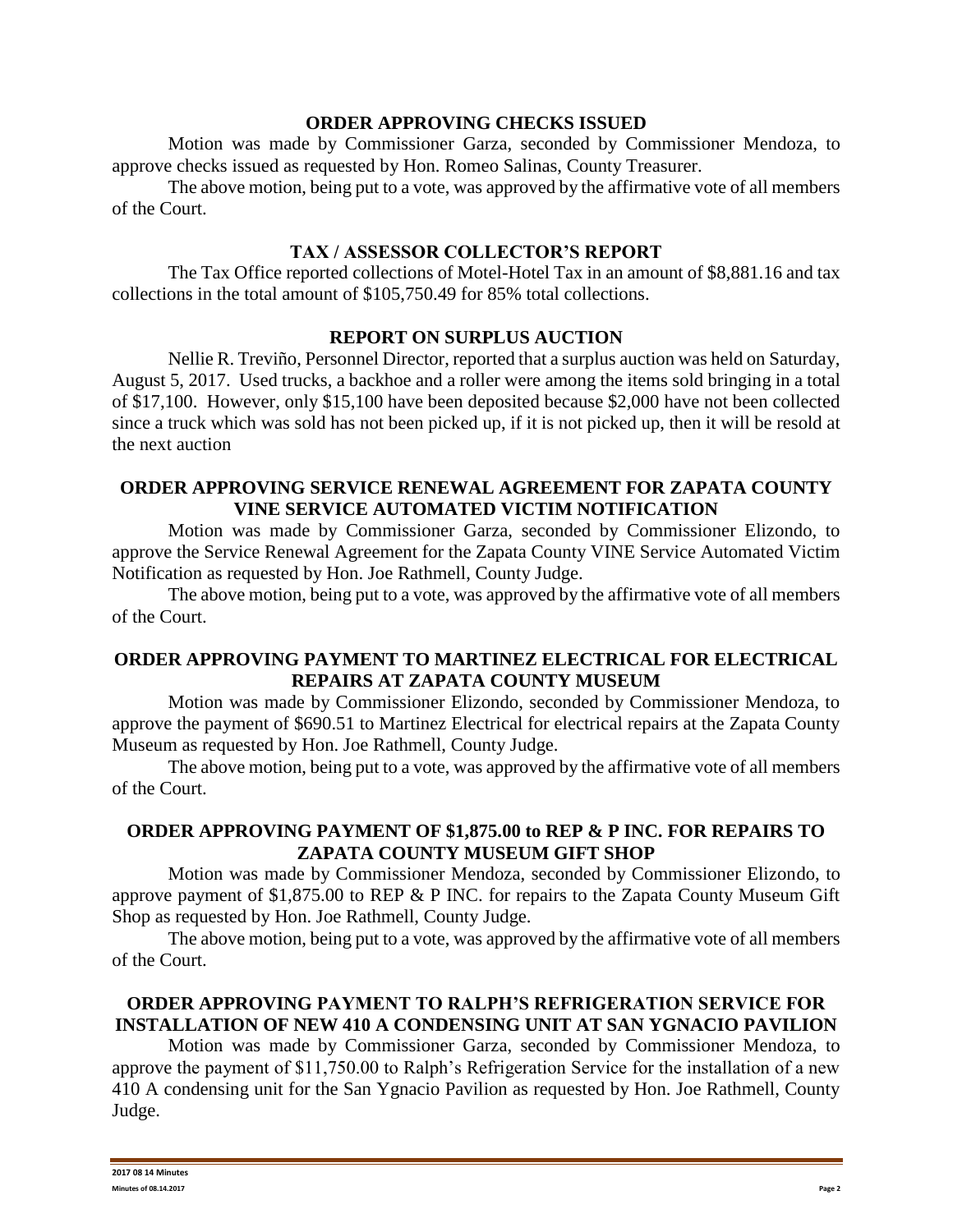The above motion, being put to a vote, was approved by the affirmative vote of all members of the Court.

### **ORDER APPROVING 2017-2018 ZAPATA COUNTY CALENDAR**

Motion was made by Commissioner Garza, seconded by Commissioner Mendoza, to approve the 2017-2018 Zapata County Calendar as requested by Nellie R. Treviño, Personnel Director.

The above motion, being put to a vote, was approved by the affirmative vote of all members of the Court.

### **ORDER APPROVING REQUEST FOR ENDORSEMENT FROM ZAPATA COUNTY COMMISSIONERS COURT TO ACQUIRE SCENIC OVERLOOK PARK**

Motion was made by Commissioner Mendoza, seconded by Commissioner Garza, to approve the request for endorsement from the Zapata County Commissioners Court to acquire the scenic overlook park located just North of San Ygnacio, Texas from TxDot as requested by Hon. Olga M. Elizondo, Commissioner Pct. 2.

The above motion, being put to a vote, was approved by the affirmative vote of all members of the Court.

### **ORDER APPROVING SUBMISSION OF APPLICATION TO TEXAS DEPARTMENT OF AGRICULTURE COLONIA CONSTRUCTION GRANT FOR WATER AND SEWER IMPROVEMENTS**

Motion was made by Commissioner Mendoza, seconded by Commissioner Garza, to approve the submission of an application to the Texas Department of Agriculture Colonia Construction Grant for Water and Sewer Improvements for Los Potreritos and Las Cruces Subdivision as requested by Hon. Olga M. Elizondo, Commissioner Pct. 2.

The above motion, being put to a vote, was approved by the affirmative vote of all members of the Court.

### **ORDER APPROVING CONTINUATION OF LETTER OF CREDIT ESTABLISHED BY TRUST FUND FOR FINANCIAL ASSURANCE FOR CLOSURE AND POST CLOSURE OF SAN YGNACIO LANDFILL NO. 783 AND CLOSED LANDFILL NO. 1528**

Motion was made by Commissioner Garza, seconded by Commissioner Mendoza, to approve continuation of letter of credit established by trust fund for the financial assurance for the closure and post closure of San Ygnacio Landfill No. 783 in the amount of \$544,456.00 and closed Landfill No. 1528 in the amount of \$274,128 as requested by TCEQ, Deborah Wisenski, Financial Analyst and Triunfo Gonzalez, County Auditor.

The above motion, being put to a vote, was approved by the affirmative vote of all members of the Court.

#### **ORDER APPROVING TO TRANSFER MARIO H. VELA FROM ASSISTANT COOK TO MAIN COOK**

Motion was made by Commissioner Garza, seconded by Commissioner Mendoza, to approve the transfer of Mario H. Vela from Assistant Cook slot #2 to Main Cook #1 at \$8.89 per hour as requested by Rosalinda Gonzalez, Nutrition Program Director.

The above motion, being put to a vote, was approved by the affirmative vote of all members of the Court.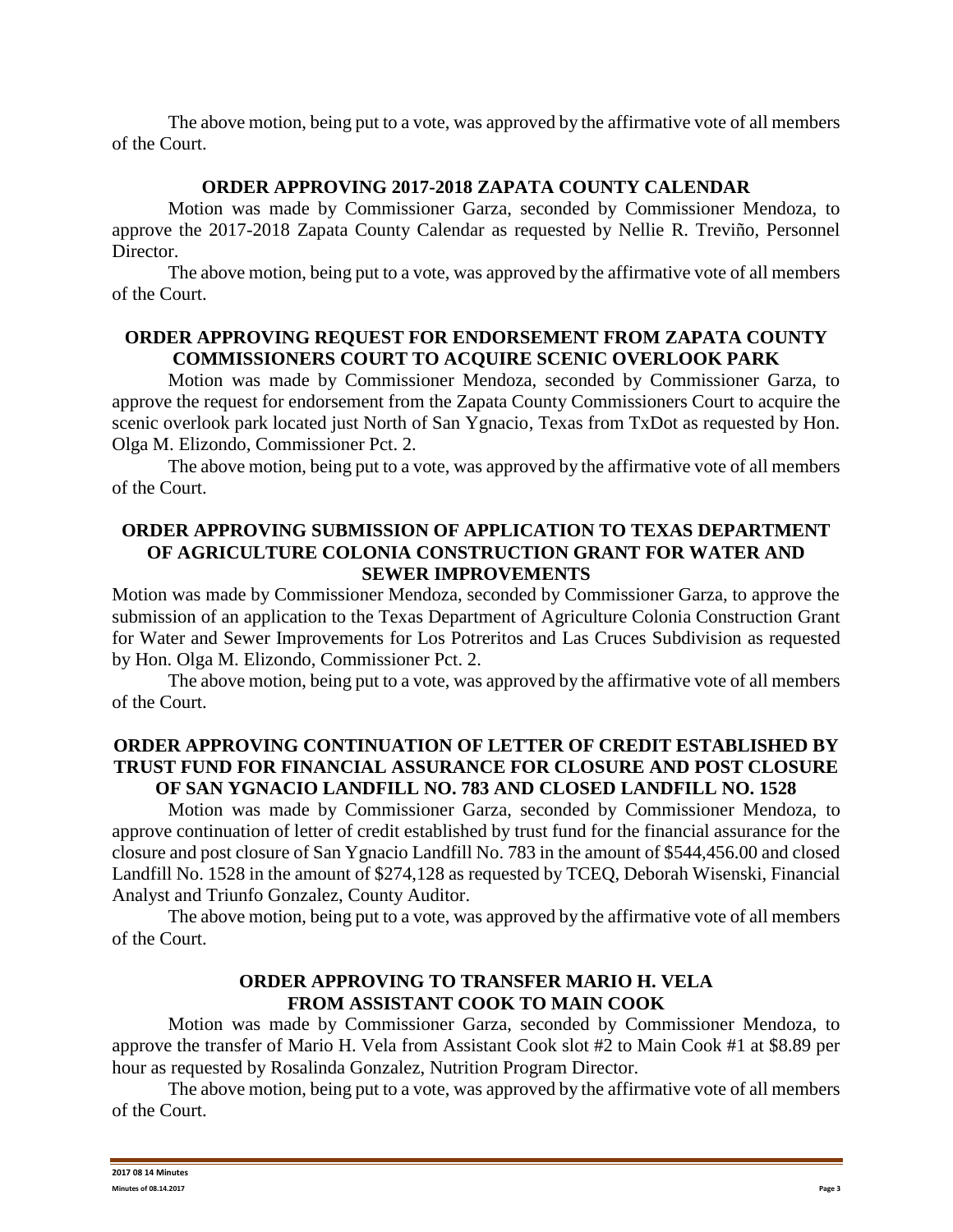#### **ORDER APPROVING TO HIRE CELICA ARIAS AS ASSISTANT COOK**

Motion was made by Commissioner Garza, seconded by Commissioner Mendoza, to approve to hire Celica Arias in slot #2 Assistant Cook at \$8.49 per hour as requested by Rosalinda Gonzalez, Nutrition Center Program Director.

The above motion, being put to a vote, was approved by the affirmative vote of all members of the Court.

#### **ORDER APPROVING RESIGNATION OF ESTEBAN CHAPA**

Motion was made by Commissioner Garza, seconded by Commissioner Mendoza, to approve resignation of Esteban Chapa from Zapata County Waterworks, effective, August 4, 2017, as requested by Carlos Treviño, Jr., Water Plant Manager.

The above motion, being put to a vote, was approved by the affirmative vote of all members of the Court.

#### **ORDER APPROVING TO HIRE JOSE ARNOLDO GARZA AS METER READER**

Motion was made by Commissioner Garza, seconded by Commissioner Mendoza, to approve to hire Jose Arnoldo Garza as a meter reader. Mr. Garza will fill slot #17 at a starting salary of \$9.07 per hour as requested by Carlos Treviño, Jr., Water Plant Manager.

The above motion, being put to a vote, was approved by the affirmative vote of all members of the Court.

### **ORDER APPROVING PROGRESS REPORT AND INVOICES FOR WASTEWATER TREATMENT PLANT**

Motion was made by Commissioner Mendoza, seconded by Commissioner Garza, to approve the progress report and approve invoices for Wastewater Treatment Plant as requested by Manuel Gonzalez, Premier Engineering. Completed oxidation ditch and piping.

The above motion, being put to a vote, was approved by the affirmative vote of all members of the Court.

#### **ORDER APPROVING PROGRESS REPORT AND INVOICES FOR PHELPS SUBDIVISION SEWER IMPROVEMENT PROJECT**

Motion was made by Commissioner Mendoza, seconded by Commissioner Garza, to approve progress report and approve invoice for Phelps Subdivision Sewer Improvement as requested by Manuel Gonzalez, Premier Engineering. All manholes are completed and customers will be able to connect.

The above motion, being put to a vote, was approved by the affirmative vote of all members of the Court.

#### **ORDER APPROVING LINE ITEMS**

Motion was made by Commissioner Garza, seconded by Commissioner Mendoza, to approve the following line item transfer to meet departmental budget needs.

|             | <b>DEPARTMENT</b>    | <b>LINE ITEM</b>  | <b>THIND</b> | <b>AMOUNT</b> |
|-------------|----------------------|-------------------|--------------|---------------|
| <b>FROM</b> | Commissioner Pct. #2 | 10-002-428        | Travel       | \$1,445.03    |
| <b>TO</b>   | Commissioner Pct. #2 | $100 - 002 - 392$ | Parks        | \$1,445.03    |
|             |                      |                   |              |               |

as requested by Hon. Olga M. Elizondo, Commissioner Pct. 2.

The above motion, being put to a vote, was approved by the affirmative vote of all members of the Court.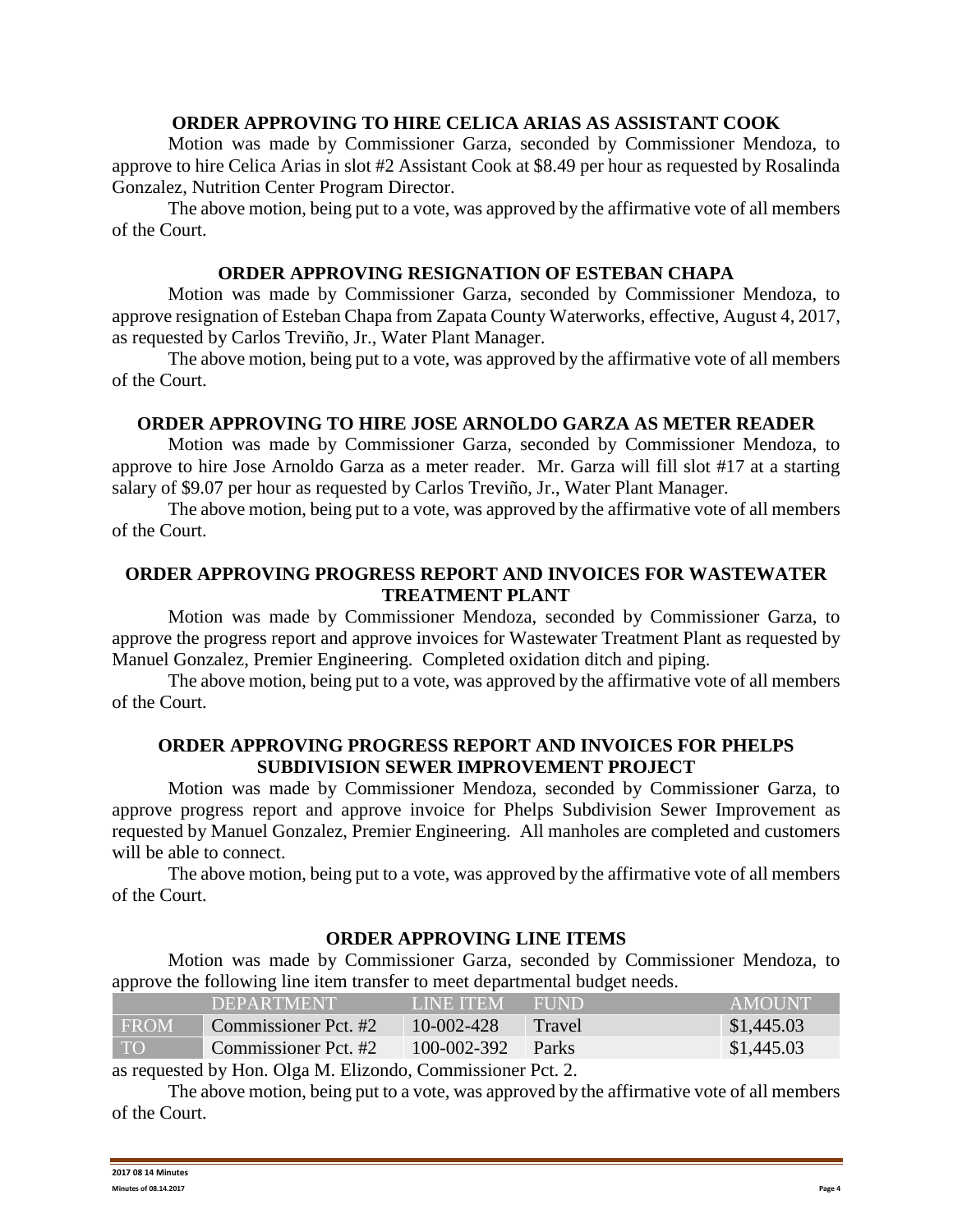| .    |                         |                  |                              |               |
|------|-------------------------|------------------|------------------------------|---------------|
|      | <b>DEPARMENT</b>        | <b>LINE ITEM</b> | <b>FUND</b>                  | <b>AMOUNT</b> |
| FROM | Sheriff's Regional Jail | 10-567-205       | Uniforms                     | \$1,000.00    |
| TO   | Sheriff's Regional Jail | 10-567-428       | Education                    | \$1,000.00    |
| FROM | Sheriff's Regional Jail | 10-567-392       | <b>Prisoner Medical Care</b> | \$1,500.00    |
| TO   | Sheriff's Regional Jail | 10-567-428       | Education                    | \$1,500.00    |
| FROM | Sheriff's Regional Jail | 10-567-391       | <b>Prisoner Medication</b>   | \$1,500.00    |
| TO   | Sheriff's Regional Jail | 10-567-428       | Education                    | \$1,500.00    |
|      |                         |                  |                              |               |

Motion was made by Commissioner Garza, seconded by Commissioner Mendoza, to approve the following line item transfer to meet departmental budget needs.

as requested by Sheriff Alonso Lopez, Zapata County Sheriff.

The above motion, being put to a vote, was approved by the affirmative vote of all members of the Court.

### **NO ACTION WAS TAKEN ON THE FOLLOWING ITEM – ITEM WAS ERRONEUSLY PLACED ON THE AGENDA**

(29.) To approve the following line item transfer to meet departmental budget needs.

|             | <b>DEPARTMENT</b>      | <b>LINE ITEM</b> | <b>FUND</b> | AMOUNT   |
|-------------|------------------------|------------------|-------------|----------|
|             | <b>Adult Probation</b> | $10 - 572 - 330$ | Fuel        | \$450.00 |
| <b>FROM</b> | <b>Adult Probation</b> | 10-572-310       | Supplies    | \$450.00 |
|             |                        | $\cdots$         |             |          |

as requested by Jennifer Lozano, Adult Probation.

# **ORDER APPROVING LINE ITEM TRANSFERS**

Motion was made by Commissioner Garza, seconded by Commissioner Mendoza, to approve the following line item transfer to meet departmental budget needs.

|             | DEPARTMENT            | <b>LINE ITEM</b> | 'FUND.                           | <b>AMOUNT</b> |
|-------------|-----------------------|------------------|----------------------------------|---------------|
| <b>FROM</b> | Zapata Co. Waterworks | 80-600-443       | Electricity                      | \$10,000.00   |
| <b>TO</b>   | Zapata Co. Waterworks | 80-600-336       | Repair & Maintenance<br>Supplies | \$10,000.00   |

as requested by Carlos Treviño, Water Plant Manager.

The above motion, being put to a vote, was approved by the affirmative vote of all members of the Court.

Motion was made by Commissioner Garza, seconded by Commissioner Mendoza, to approve the following line item transfer to meet departmental budget needs.

|                                                                       | <b>DEPARTMENT</b>               | <b>LINE ITEM</b> | FUND                    | <b>AMOUNT</b> |  |
|-----------------------------------------------------------------------|---------------------------------|------------------|-------------------------|---------------|--|
| <b>FROM</b>                                                           | 49 <sup>th</sup> District Court | 10-435-335       | Equipment               | \$1,186.89    |  |
| TO                                                                    | 49 <sup>th</sup> District Court | 10-435-462       | <b>Equipment Rental</b> | \$1,186.89    |  |
| $\mathbf{A}$ other $\mathbf{B}$ $\mathbf{B}$ $\mathbf{C}$<br>$\cdots$ |                                 |                  |                         |               |  |

as requested by Noemi Elizondo, 49<sup>th</sup> District Court.

The above motion, being put to a vote, was approved by the affirmative vote of all members of the Court.

# **ORDER APPROVING PRESENTATION OF AUDIT REPORT FOR ZAPATA COUNTY FOR FISCAL YEAR ENDING SEPTEMBER 30, 2016 AND ORDER APPROVING AND ACCEPTING BASIC FINANCIAL STATEMENTS FOR ZAPATA COUNTY FOR FISCAL YEAR ENDING SEPTEMBER 30, 2016**

Motion was made by Commissioner Mendoza, seconded by Commissioner Garza, to approve presentation of audit report for Zapata County for the Fiscal Year ending September 30,